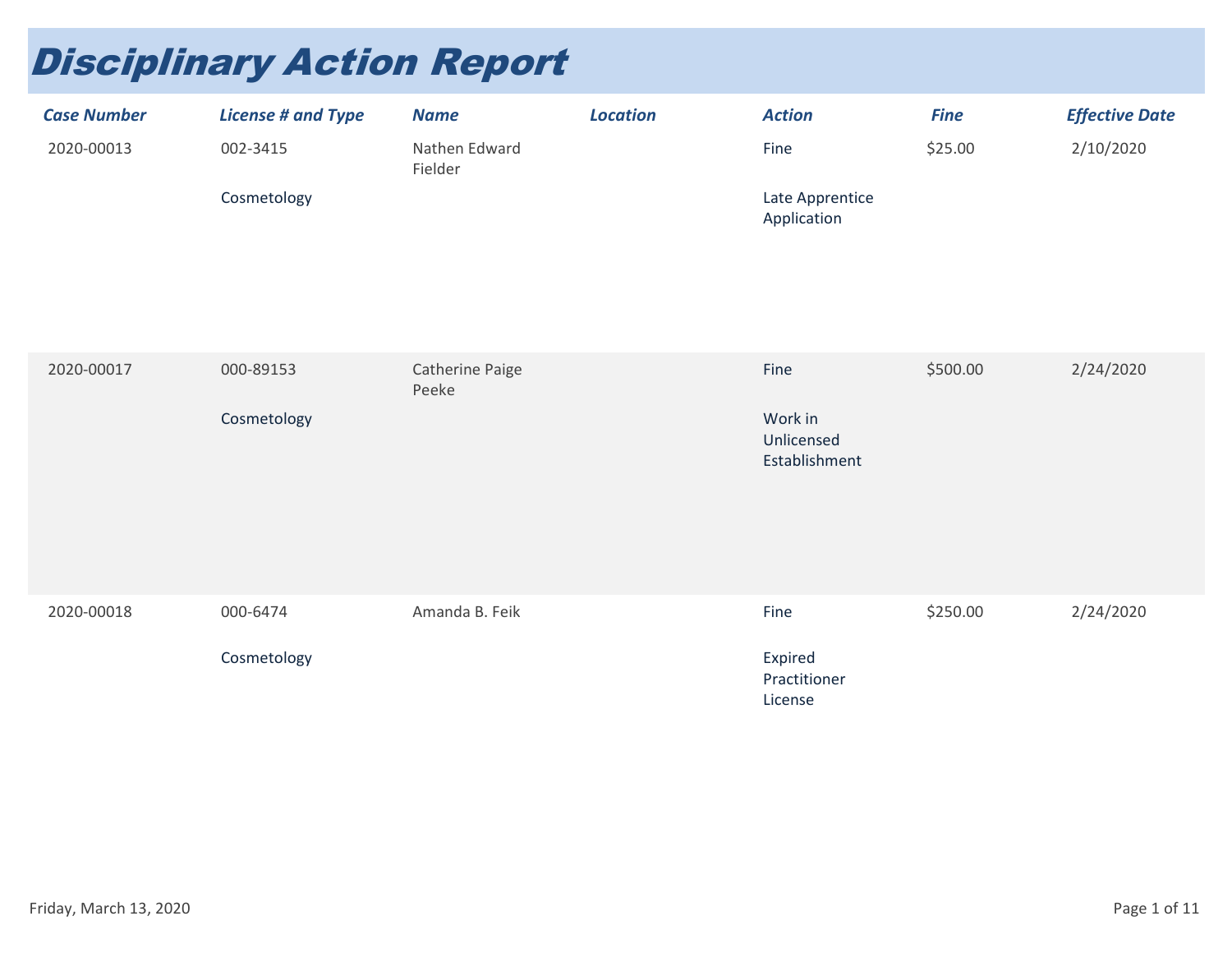| <b>Case Number</b> | <b>License # and Type</b> | <b>Name</b>             | <b>Location</b> | <b>Action</b>                              | <b>Fine</b> | <b>Effective Date</b> |
|--------------------|---------------------------|-------------------------|-----------------|--------------------------------------------|-------------|-----------------------|
| 2020-00020         | 000-12150                 | Michele L.<br>Longhurst |                 | Fine                                       | \$250.00    | 2/24/2020             |
|                    | Cosmetology               |                         |                 | Expired<br>Practitioner<br>License         |             |                       |
| 2020-00021         | 000-16653<br>Cosmetology  | Tisha R. Cobb           |                 | Fine<br>Expired<br>Practitioner<br>License | \$250.00    | 2/24/2020             |

| 2020-00022 | 000-17812   | Lisa Ann Jemark | Fine                               | \$250.00 | 2/24/2020 |
|------------|-------------|-----------------|------------------------------------|----------|-----------|
|            | Cosmetology |                 | Expired<br>Practitioner<br>License |          |           |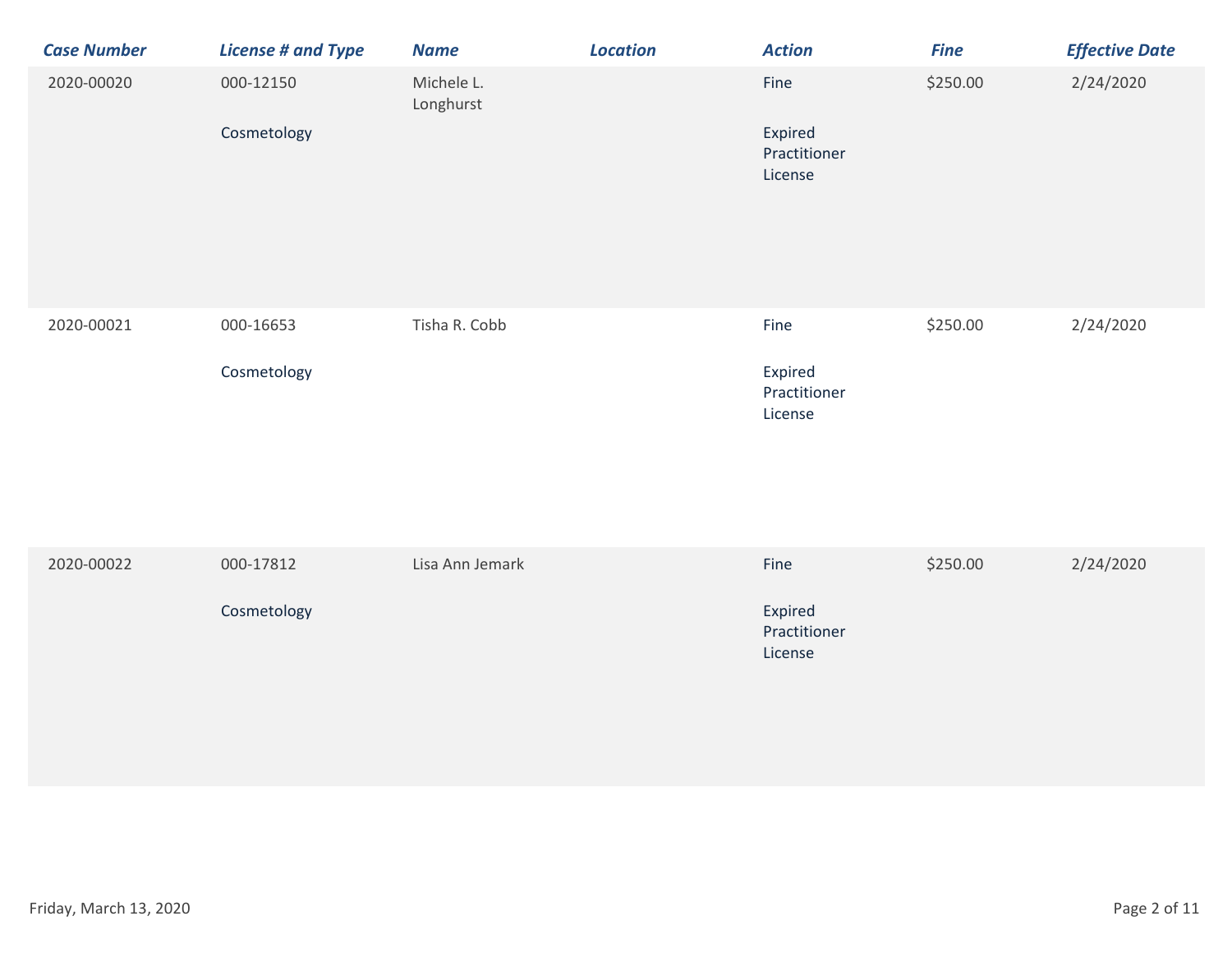| <b>Case Number</b><br>2020-00023 | <b>License # and Type</b><br>004-2857<br>Cosmetology | <b>Name</b><br>The Silhouette<br><b>Beauty Shop</b><br>602 6th Avenue | <b>Location</b><br>Rolla | <b>Action</b><br>Fine<br>Expired<br>Establishment<br>License | <b>Fine</b><br>\$250.00 | <b>Effective Date</b><br>2/24/2020 |
|----------------------------------|------------------------------------------------------|-----------------------------------------------------------------------|--------------------------|--------------------------------------------------------------|-------------------------|------------------------------------|
| 2020-00024                       | 004-3584<br>Cosmetology                              | Ruby's Classic Hair                                                   | Wichita                  | Fine<br>Expired                                              | \$250.00                | 2/24/2020                          |
|                                  |                                                      | Fashions<br>2345 North Garland                                        |                          | Establishment<br>License                                     |                         |                                    |
| 2020-00026                       | 004-11206<br>Cosmetology                             | Family Af'Hair<br><b>Barber and Beauty</b>                            | Leavenworth              | Fine<br>Expired<br>Establishment                             | \$250.00                | 2/24/2020                          |
|                                  |                                                      | 215 South 5th<br>Street                                               |                          | License                                                      |                         |                                    |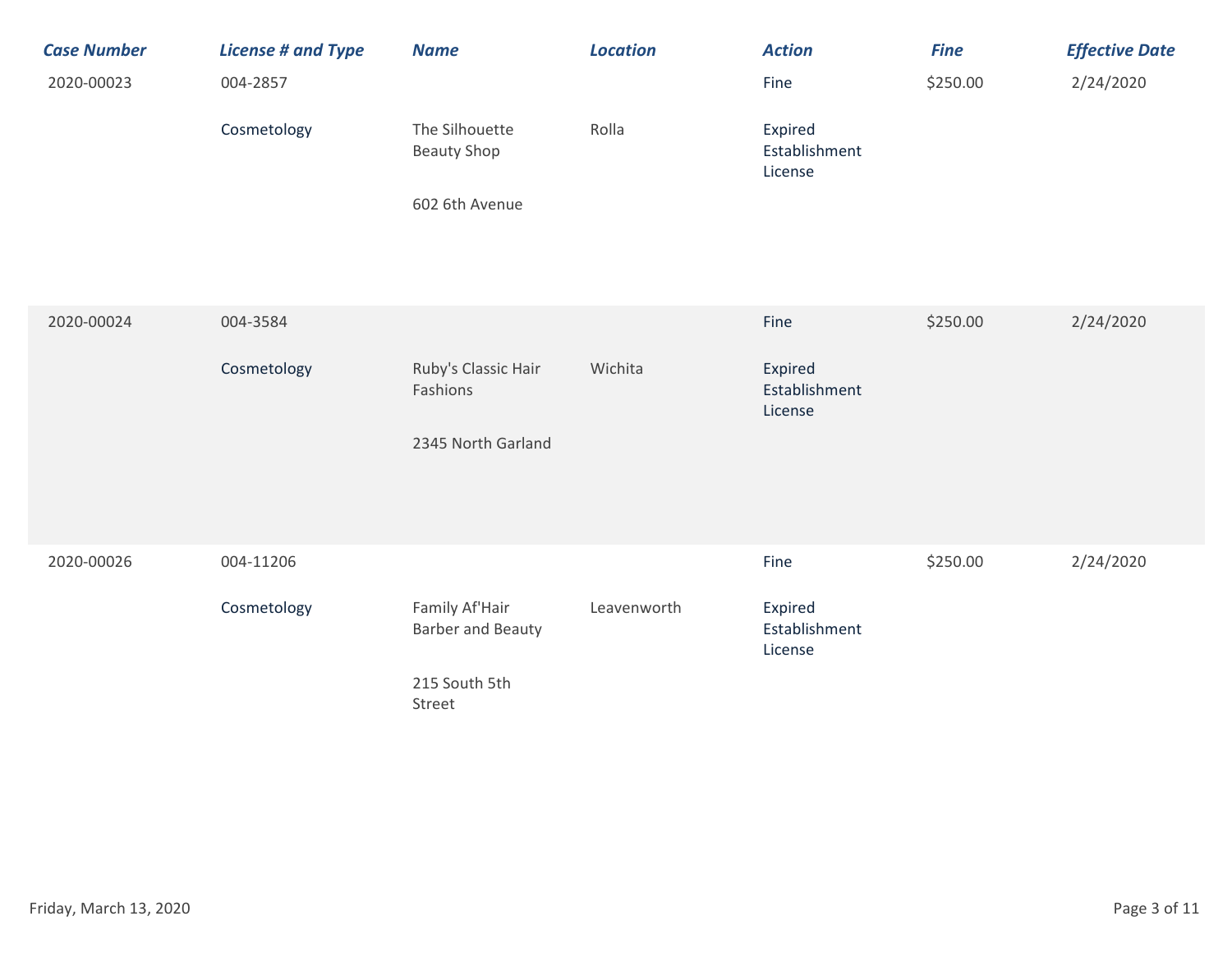| <b>Case Number</b> | <b>License # and Type</b> | <b>Name</b>                             | <b>Location</b>      | <b>Action</b>                       | <b>Fine</b> | <b>Effective Date</b> |
|--------------------|---------------------------|-----------------------------------------|----------------------|-------------------------------------|-------------|-----------------------|
| 2020-00028         | 004-12123                 |                                         |                      | Fine                                | \$250.00    | 2/24/2020             |
|                    | Cosmetology               | Professional Hair<br>Designs            | Salina               | Expired<br>Establishment<br>License |             |                       |
|                    |                           | 312 West Crawford                       |                      |                                     |             |                       |
| 2020-00032         | 004-100010                |                                         |                      | Fine                                | \$250.00    | 2/24/2020             |
|                    | Cosmetology               | <b>Bre Hamilton Style</b>               | <b>Overland Park</b> | Expired<br>Establishment<br>License |             |                       |
|                    |                           | 12020 Blue Valley<br>Parkway, Suite 200 |                      |                                     |             |                       |
| 2020-00033         | 004-99912                 |                                         |                      | Fine                                | \$250.00    | 2/24/2020             |
|                    | Cosmetology               | <b>Rostik Salon</b>                     | <b>Overland Park</b> | Expired<br>Establishment<br>License |             |                       |
|                    |                           | 6900 West 105th St                      |                      |                                     |             |                       |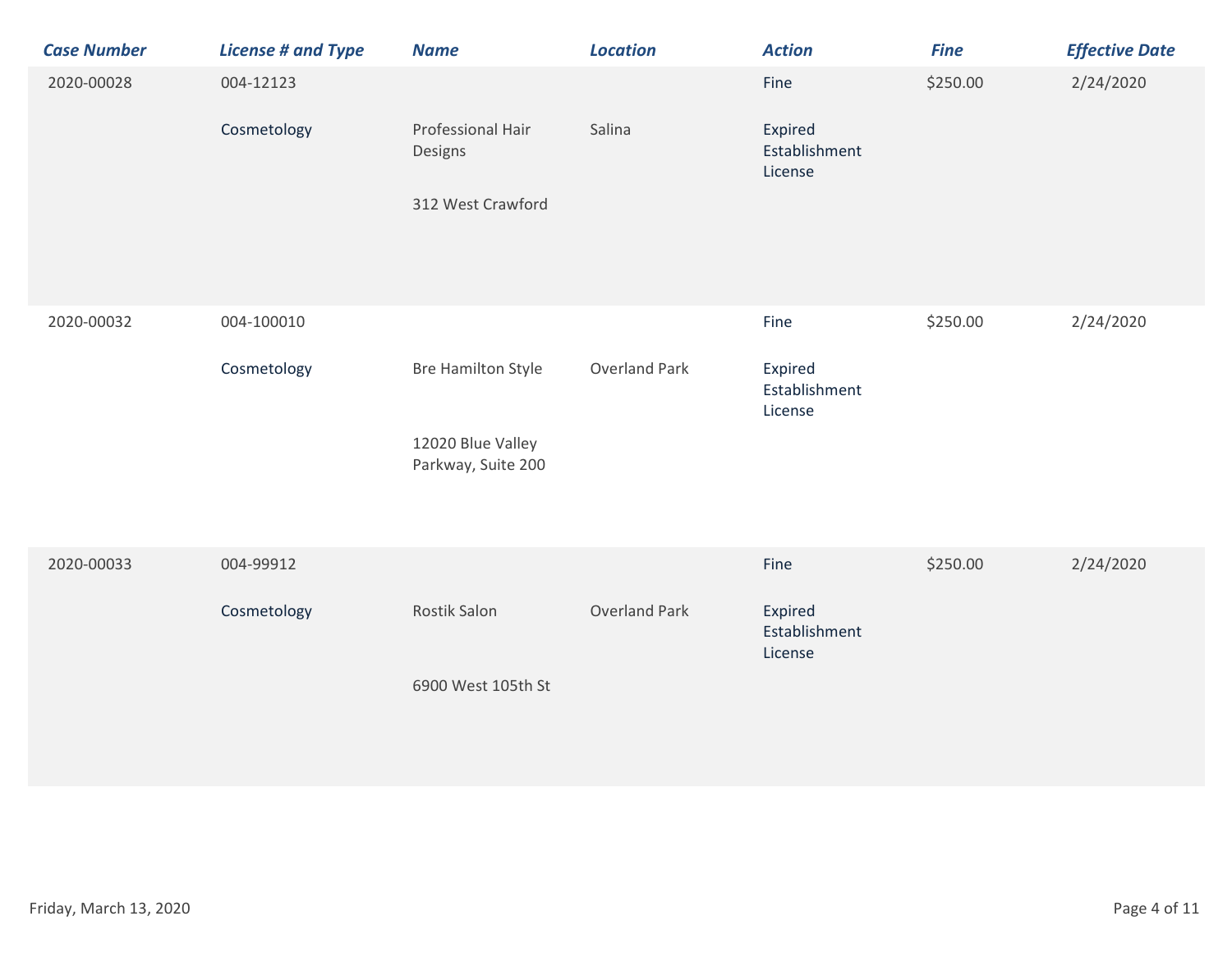| <b>Case Number</b><br>2020-00035 | <b>License # and Type</b><br>004-98914<br>Cosmetology | <b>Name</b><br>Vintage Park @<br>Hiawatha<br>400 Kansas Avenue | <b>Location</b><br>Hiawatha | <b>Action</b><br>Fine<br>Expired<br>Establishment<br>License | <b>Fine</b><br>\$250.00 | <b>Effective Date</b><br>2/24/2020 |
|----------------------------------|-------------------------------------------------------|----------------------------------------------------------------|-----------------------------|--------------------------------------------------------------|-------------------------|------------------------------------|
| 2020-00036                       | 004-5595<br>Cosmetology                               | Kim's Beauty Salon<br>1003 West 6th<br>Street                  | Junction City               | Fine<br>Expired<br>Establishment<br>License                  | \$250.00                | 2/24/2020                          |
| 2020-00037                       | 004-6338<br>Cosmetology                               | Capelli Hair & Nail<br>Salon<br>2824 Arrowhead                 | Topeka                      | Fine<br>Expired<br>Establishment<br>License                  | \$250.00                | 2/24/2020                          |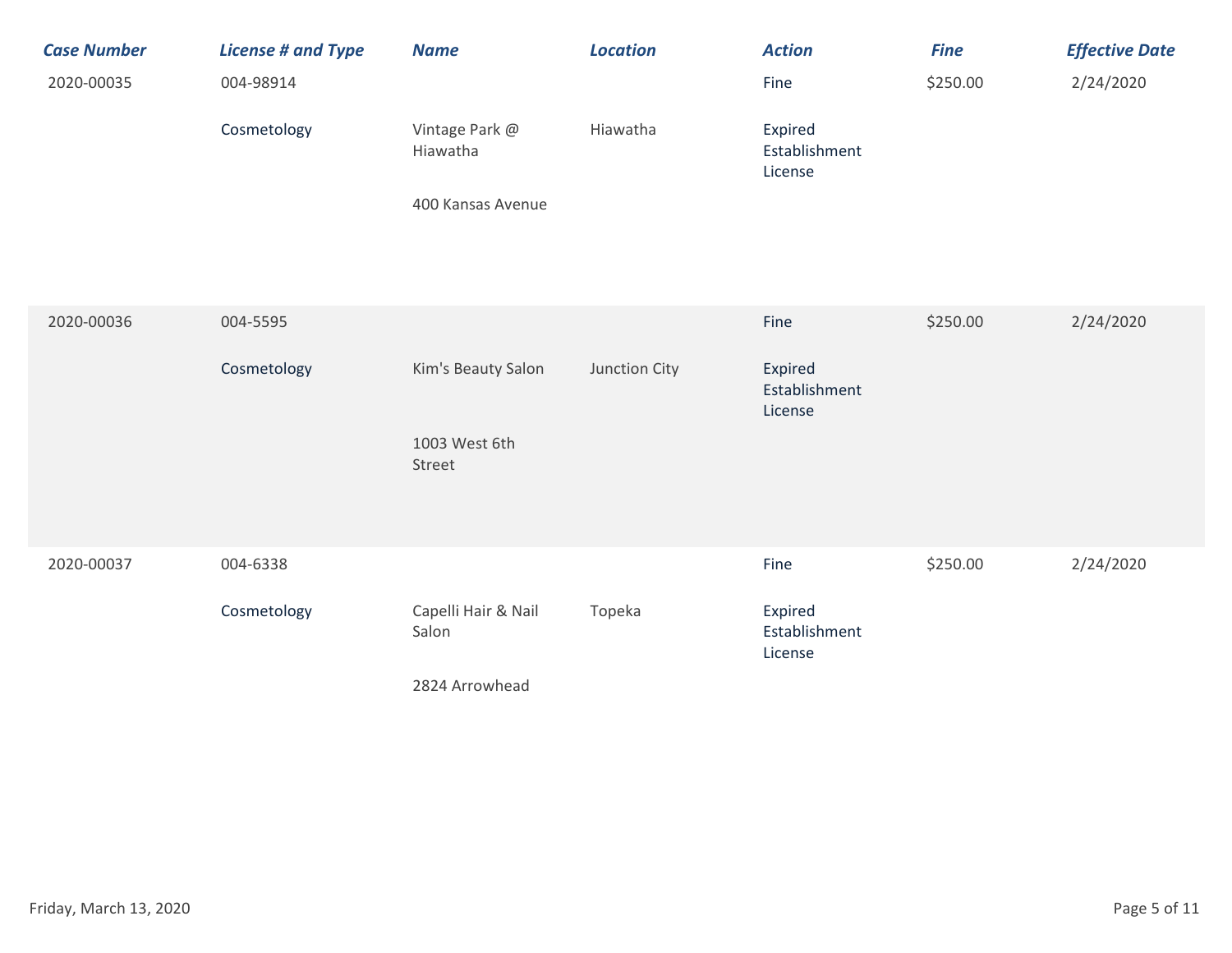| <b>Case Number</b> | <b>License # and Type</b> | <b>Name</b>                     | <b>Location</b>      | <b>Action</b>                       | <b>Fine</b> | <b>Effective Date</b> |
|--------------------|---------------------------|---------------------------------|----------------------|-------------------------------------|-------------|-----------------------|
| 2020-00038         | 004-99869                 |                                 |                      | Fine                                | \$250.00    | 2/24/2020             |
|                    | Cosmetology               | Andrea Jeselnik                 | <b>Overland Park</b> | Expired<br>Establishment<br>License |             |                       |
|                    |                           | 8025 West 151st<br>St. Suite 15 |                      |                                     |             |                       |
|                    |                           |                                 |                      |                                     |             |                       |
| 2020-00039         | 004-99424                 |                                 |                      | Fine                                | \$250.00    | 2/24/2020             |
|                    | Cosmetology               | Southern Roots<br>Salon and Spa | Leavenworth          | Expired<br>Establishment<br>License |             |                       |
|                    |                           | 516 Shawnee St.                 |                      |                                     |             |                       |
| 2020-00040         | 004-98926                 |                                 |                      | Fine                                | \$250.00    | 2/24/2020             |
|                    | Cosmetology               | Hairstyles by Tina              | Topeka               | Expired<br>Establishment<br>License |             |                       |
|                    |                           | 5700 Southwest<br>38th St.      |                      |                                     |             |                       |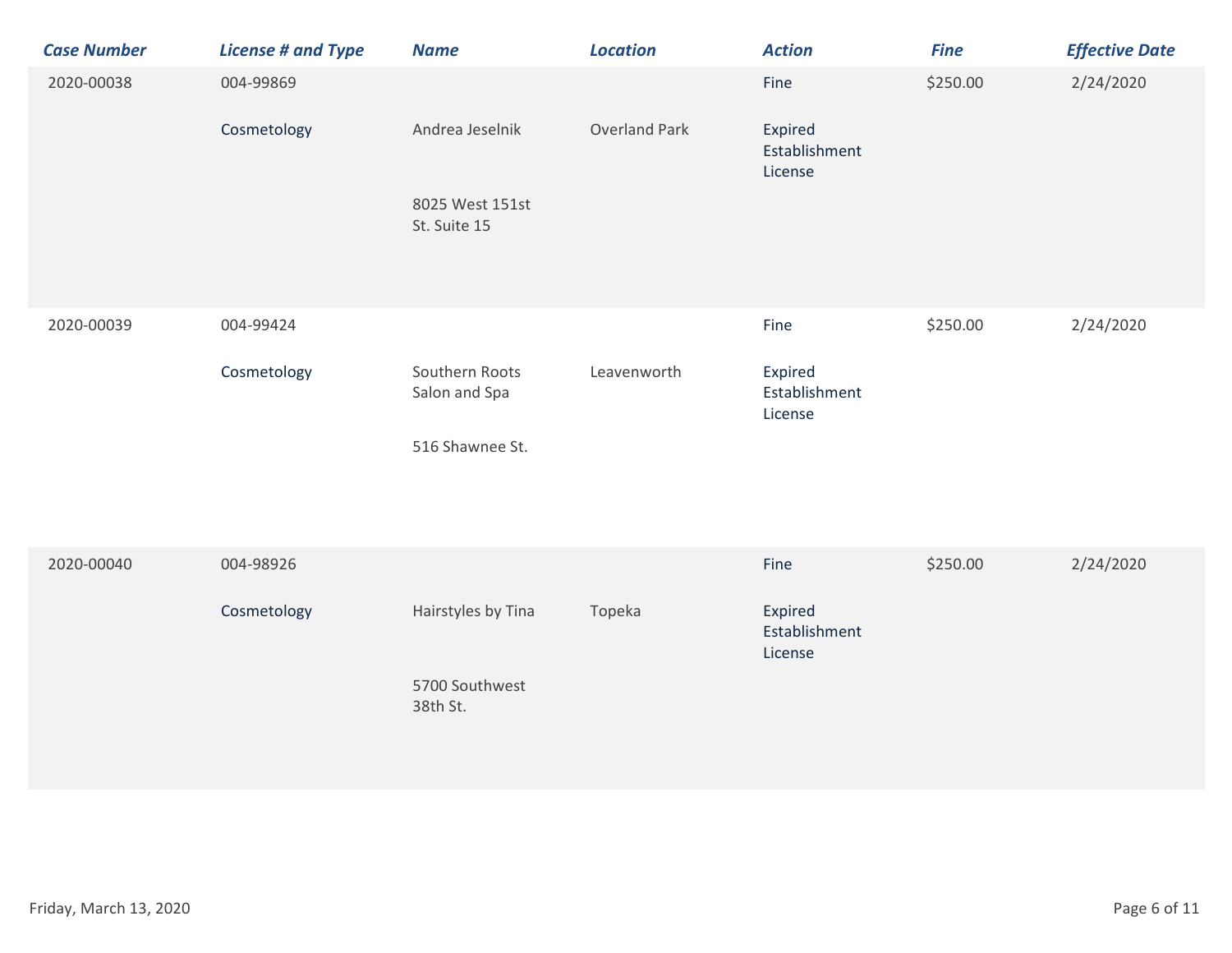| <b>Case Number</b><br>2020-00041 | <b>License # and Type</b><br>004-8917 | <b>Name</b>                  | <b>Location</b> | <b>Action</b><br>Fine               | <b>Fine</b><br>\$250.00 | <b>Effective Date</b><br>2/24/2020 |
|----------------------------------|---------------------------------------|------------------------------|-----------------|-------------------------------------|-------------------------|------------------------------------|
|                                  | Cosmetology                           | Hair Experts                 | Wichita         | Expired<br>Establishment<br>License |                         |                                    |
|                                  |                                       | 3430 East Central            |                 |                                     |                         |                                    |
| 2020-00042                       | 004-6351                              |                              |                 | Fine                                | \$250.00                | 2/24/2020                          |
|                                  | Cosmetology                           | Eagle Estates                | Indpendence     | Expired<br>Establishment<br>License |                         |                                    |
|                                  |                                       | 1354 Taylor Rd.              |                 |                                     |                         |                                    |
| 2020-00043                       | 000-16987                             | Vicki Sue Burr-<br>Blaisdell |                 | Fine                                | \$50.00                 | 2/24/2020                          |
|                                  | Cosmetology                           |                              |                 | Work in Expired<br>Establishment    |                         |                                    |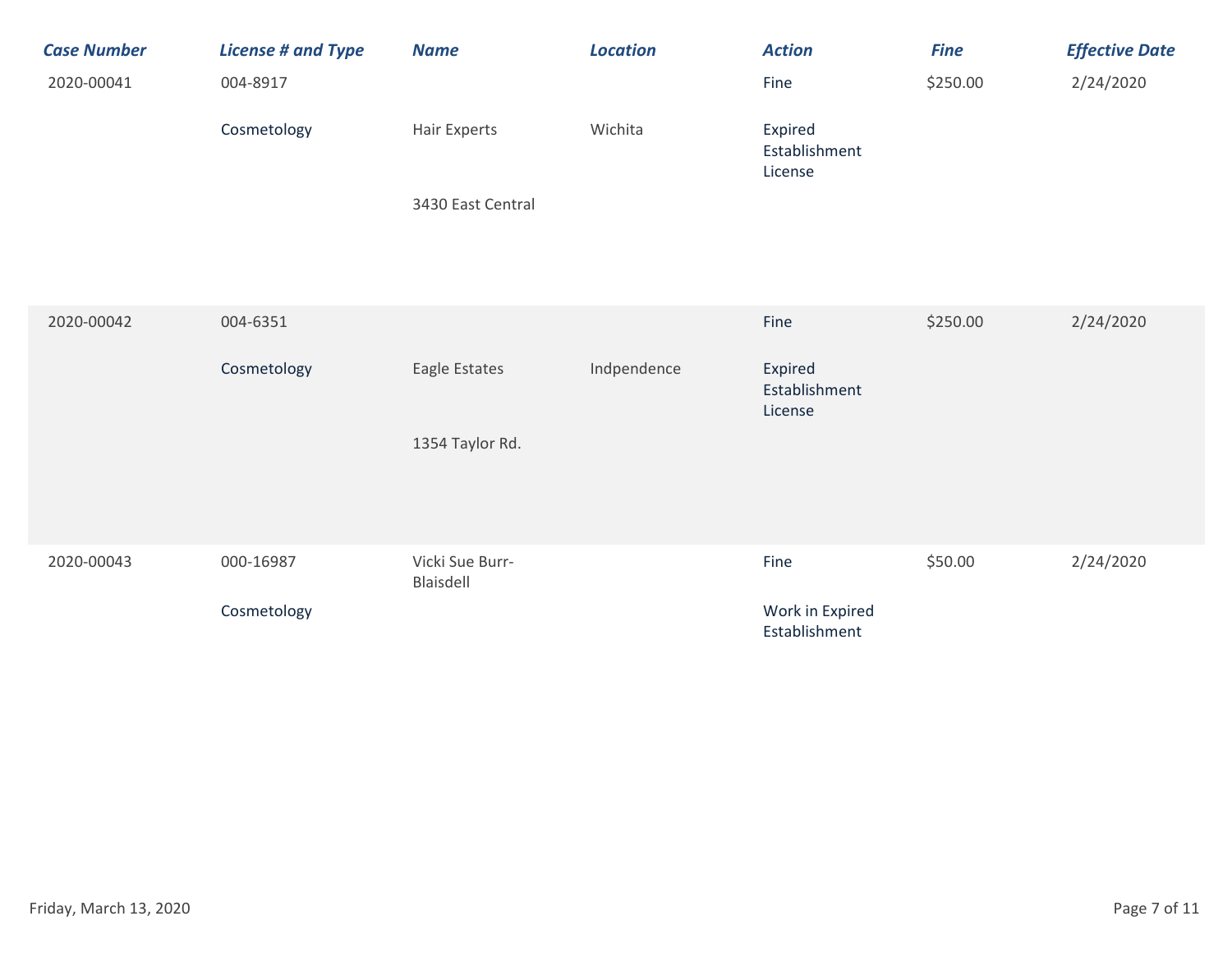| <b>Case Number</b> | <b>License # and Type</b> | <b>Name</b>                           | <b>Location</b> | <b>Action</b>                       | <b>Fine</b> | <b>Effective Date</b> |
|--------------------|---------------------------|---------------------------------------|-----------------|-------------------------------------|-------------|-----------------------|
| 2020-00047         | 104-8259                  |                                       |                 | Fine                                | \$250.00    | 2/24/2020             |
|                    | Nail Technology           | Don Hattan Derby                      | Derby           | Expired<br>Establishment<br>License |             |                       |
|                    |                           | 2518 North Rock<br>Road               |                 |                                     |             |                       |
| 2020-00048         | 000-11646                 | Ginger R. Hill                        |                 | Fine                                | \$50.00     | 2/24/2020             |
|                    | Cosmetology               |                                       |                 | Work in Expired<br>Establishment    |             |                       |
|                    |                           |                                       |                 |                                     |             |                       |
| 2020-00049         | 104-6671                  |                                       |                 | Fine                                | \$250.00    | 2/24/2020             |
|                    | Nail Technology           | <b>Beliza Serenity</b><br>Nails & Spa | Wichita         | Expired<br>Establishment<br>License |             |                       |

13011 East 21st St. North #101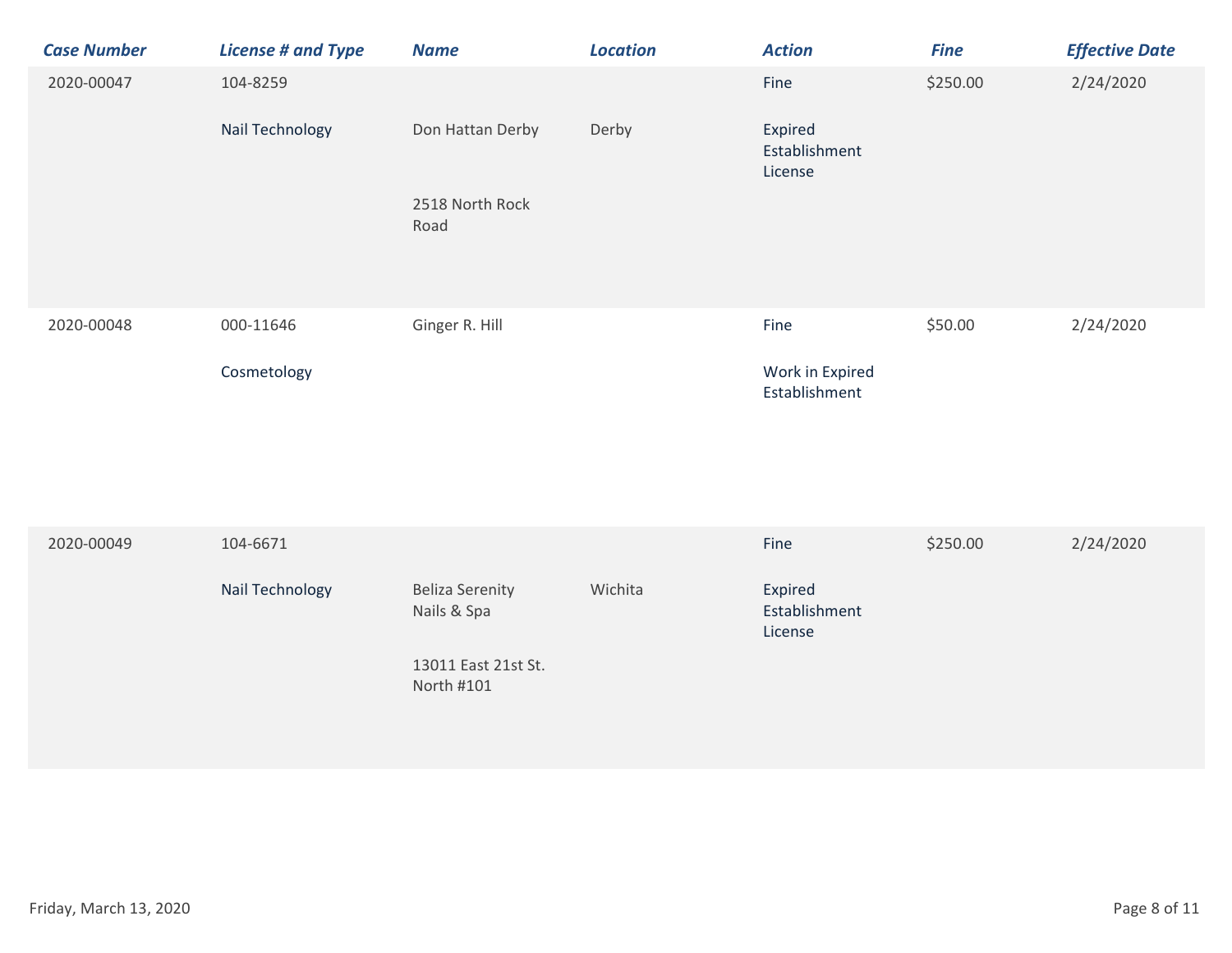| <b>Case Number</b> | <b>License # and Type</b>    | <b>Name</b>             | <b>Location</b> | <b>Action</b>                            | <b>Fine</b> | <b>Effective Date</b> |
|--------------------|------------------------------|-------------------------|-----------------|------------------------------------------|-------------|-----------------------|
| 2020-00050         |                              | Le Thanh Hang<br>Nguyen |                 | Fine                                     | \$500.00    | 2/24/2020             |
|                    | Nail Technology              |                         |                 | Unlicensed<br>Individual                 |             |                       |
| 2020-00051         | 100-85308<br>Nail Technology | Samantha D.<br>Hilleary |                 | Fine<br>Work in Expired<br>Establishment | \$50.00     | 2/24/2020             |
| 2020-00052         | 000-96727<br>Cosmetology     | Thanh Mai Thai<br>Pham  |                 | Fine<br>Work in Expired<br>Establishment | \$50.00     | 2/24/2020             |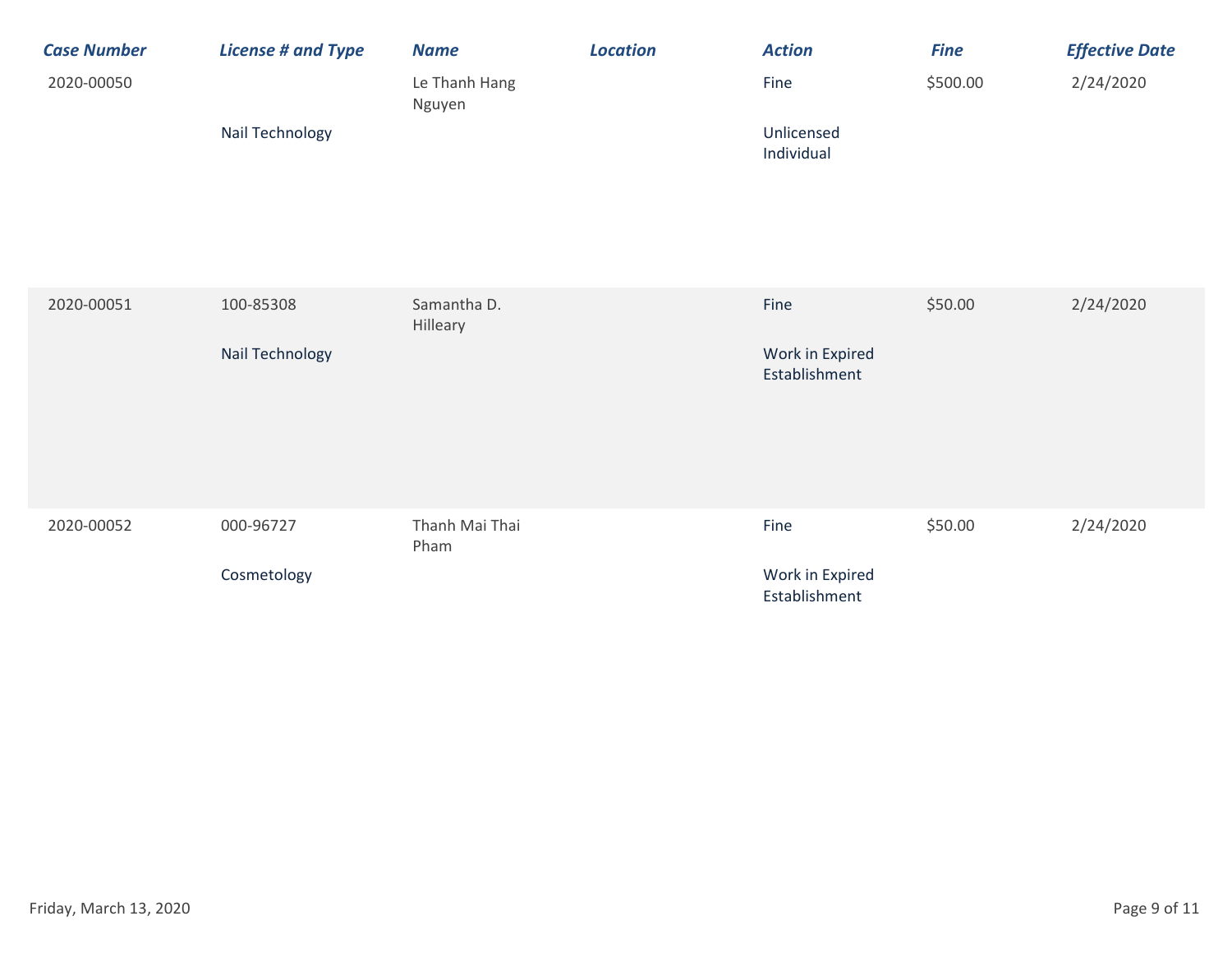| <b>Case Number</b> | <b>License # and Type</b>    | <b>Name</b>                    | <b>Location</b> | <b>Action</b>                               | <b>Fine</b> | <b>Effective Date</b> |
|--------------------|------------------------------|--------------------------------|-----------------|---------------------------------------------|-------------|-----------------------|
| 2020-00053         | 100-98332<br>Nail Technology | <b>Becky Duong</b>             |                 | Fine<br>Work in Expired<br>Establishment    | \$50.00     | 2/24/2020             |
| 2020-00054         | 100-97975<br>Nail Technology | Sreynen Norn                   |                 | Fine<br>Work in Expired<br>Establishment    | \$50.00     | 2/24/2020             |
| 2020-00072         | 004-99316<br>Cosmetology     | K.T. Posh<br>111 S. Washington | Iola            | Fine<br>Expired<br>Establishment<br>License | \$250.00    | 2/24/2020             |
|                    |                              |                                |                 |                                             |             |                       |